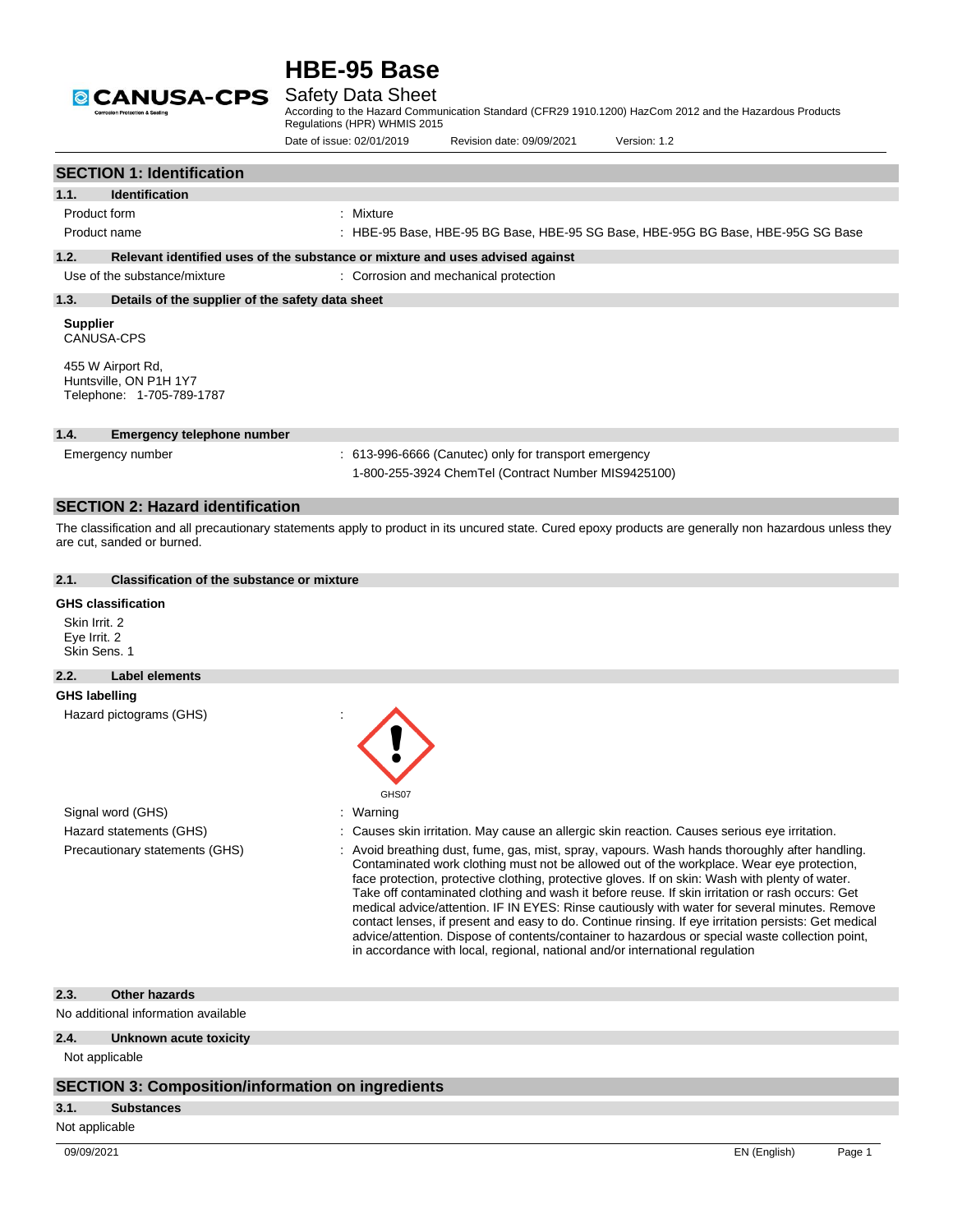## Safety Data Sheet

According to the Hazard Communication Standard (CFR29 1910.1200) HazCom 2012 and the Hazardous Products Regulations (HPR) WHMIS 2015

| 3.2.<br><b>Mixtures</b>                                             |                           |              |  |  |  |  |
|---------------------------------------------------------------------|---------------------------|--------------|--|--|--|--|
| <b>Name</b>                                                         | <b>Product identifier</b> | $\%$         |  |  |  |  |
| Phenol, polymer with formaldehyde, glycidyl ether                   | (CAS-No.) 28064-14-4      | $10 - 40$    |  |  |  |  |
| Oxirane, 2,2'-[(2,2-dimethyl-1,3-propanediyl)bis(oxymethylene)]bis- | (CAS-No.) 17557-23-2      | 3 - 20       |  |  |  |  |
| Mica-group minerals                                                 | (CAS-No.) 12001-26-2      | $5 - 10$     |  |  |  |  |
| Bisphenol A-epichlorohydrin polymer                                 | (CAS-No.) 25068-38-6      | $0.01 - 0.5$ |  |  |  |  |

#### **\*Chemical name, CAS number and/or exact concentration have been withheld as a trade secret**

\* This product contains Quartz CAS#14808-60-7 and Titanium dioxide CAS#13463-67-7. Exposure to quartz and titanium dioxide is not expected from this product under all normal conditions of use. Read all instructions and/or technical sheets before using of this product.

| <b>SECTION 4: First aid measures</b>      |                                                                                                                                                                                               |
|-------------------------------------------|-----------------------------------------------------------------------------------------------------------------------------------------------------------------------------------------------|
| 4.1.<br>Description of first aid measures |                                                                                                                                                                                               |
| First-aid measures after inhalation       | If breathing is difficult, remove victim to fresh air and keep at rest in a position comfortable for<br>breathing. Get medical advice/attention if you feel unwell.                           |
| First-aid measures after skin contact     | IF ON SKIN: Wash with plenty of Water. Take off contaminated clothing and wash it before<br>reuse. If skin irritation or rash occurs: Get medical advice/attention.                           |
| First-aid measures after eye contact      | IF IN EYES: Rinse cautiously with water for several minutes. Remove contact lenses, if present<br>and easy to do. Continue rinsing. If eye irritation persists: Get medical advice/attention. |
| First-aid measures after ingestion        | Do not induce vomiting without medical advice. Never give anything by mouth to an<br>unconscious person. Get medical advice/attention if you feel unwell.                                     |
| 4.2.                                      | Most important symptoms and effects, both acute and delayed                                                                                                                                   |
| Symptoms/effects after inhalation         | : May cause irritation to the respiratory tract.                                                                                                                                              |
| Symptoms/effects after skin contact       | : Causes skin irritation. Symptoms may include redness, drying, defatting and cracking of the<br>skin. May cause an allergic skin reaction.                                                   |
| Symptoms/effects after eye contact        | Causes serious eye irritation. Symptoms may include discomfort or pain, excess blinking and<br>tear production, with marked redness and swelling of the conjunctiva.                          |
| Symptoms/effects after ingestion          | May be harmful if swallowed. May cause gastrointestinal irritation, nausea, vomiting and<br>diarrhea.                                                                                         |
| 4.3.                                      | Indication of any immediate medical attention and special treatment needed                                                                                                                    |
|                                           | Symptoms may be delayed. In case of accident or if you feel unwell, seek medical advice immediately (show the label where possible).                                                          |
| <b>SECTION 5: Firefighting measures</b>   |                                                                                                                                                                                               |
| 51<br><b>Extinguishing media</b>          |                                                                                                                                                                                               |

|             | $-$                                                            |                                                                                                                                                                                      |
|-------------|----------------------------------------------------------------|--------------------------------------------------------------------------------------------------------------------------------------------------------------------------------------|
|             | Suitable extinguishing media<br>Unsuitable extinguishing media | : Carbon dioxide (CO2), dry chemical powder, foam. Water spray.<br>$\therefore$ Do not use a direct water stream.                                                                    |
| 5.2.        | Special hazards arising from the substance or mixture          |                                                                                                                                                                                      |
|             |                                                                |                                                                                                                                                                                      |
| Fire hazard |                                                                | : Products of combustion may include, and are not limited to: oxides of carbon. Organic acids.<br>Carboxylic acids. Aldehydes. alcohols. acrolein. Phosphorus oxides. Sulfur oxides. |
| Reactivity  |                                                                | : No dangerous reactions known under normal conditions of use.                                                                                                                       |
| 5.3.        | <b>Advice for firefighters</b>                                 |                                                                                                                                                                                      |
|             | Firefighting instructions                                      | : Use water spray to cool exposed surfaces.                                                                                                                                          |
|             | Protection during firefighting                                 | Keep upwind of fire. Wear full fire fighting turn-out gear (full Bunker gear) and respiratory<br>protection (SCBA).                                                                  |

### **SECTION 6: Accidental release measures**

| 6.1.   | Personal precautions, protective equipment and emergency procedures |                                                                                                                                         |
|--------|---------------------------------------------------------------------|-----------------------------------------------------------------------------------------------------------------------------------------|
|        | General measures                                                    | : Use personal protection recommended in Section 8. Isolate the hazard area and deny entry to<br>unnecessary and unprotected personnel. |
| 6.1.1. | For non-emergency personnel                                         |                                                                                                                                         |

No additional information available

### **6.1.2. For emergency responders**

No additional information available

 $\mathcal{L}_{\mathcal{A}}$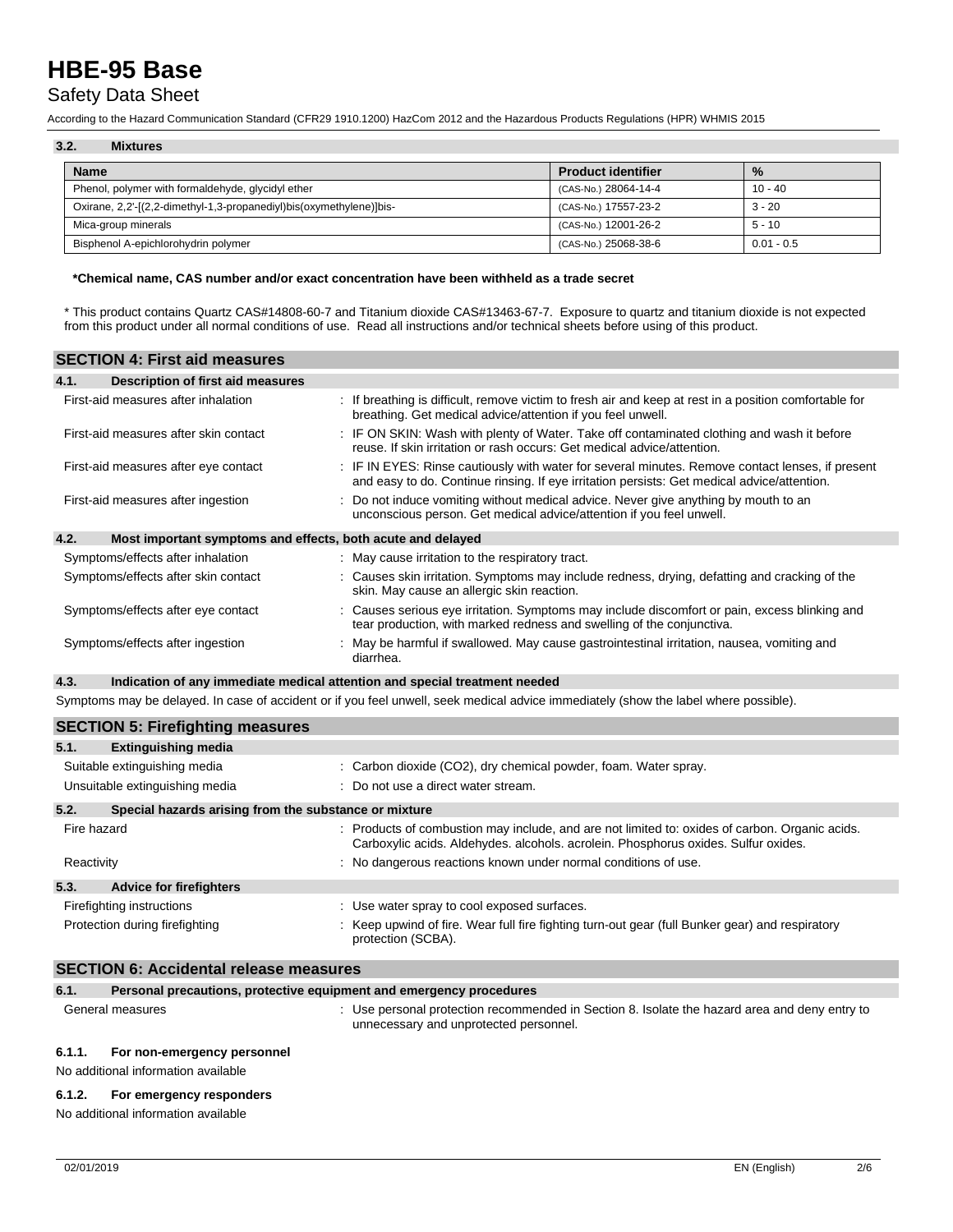# Safety Data Sheet

According to the Hazard Communication Standard (CFR29 1910.1200) HazCom 2012 and the Hazardous Products Regulations (HPR) WHMIS 2015

| 6.2. | <b>Environmental precautions</b>                                                    |                                                                                                                                                                                                                                                                           |
|------|-------------------------------------------------------------------------------------|---------------------------------------------------------------------------------------------------------------------------------------------------------------------------------------------------------------------------------------------------------------------------|
|      | Prevent entry to sewers and public waters.                                          |                                                                                                                                                                                                                                                                           |
| 6.3. | Methods and material for containment and cleaning up                                |                                                                                                                                                                                                                                                                           |
|      | For containment                                                                     | : Stop leak if safe to do so. Absorb and/or contain spill with inert material (sand, vermiculite or<br>other appropriate material), then place in suitable container. Do not flush into surface water or<br>sewer system. Wear recommended personal protective equipment. |
|      | Methods for cleaning up                                                             | : Sweep or shovel spills into appropriate container for disposal. Provide ventilation.                                                                                                                                                                                    |
| 6.4. | Reference to other sections                                                         |                                                                                                                                                                                                                                                                           |
|      | For further information refer to section 8: "Exposure controls/personal protection" |                                                                                                                                                                                                                                                                           |
|      | <b>SECTION 7: Handling and storage</b>                                              |                                                                                                                                                                                                                                                                           |
| 7.1. | <b>Precautions for safe handling</b>                                                |                                                                                                                                                                                                                                                                           |
|      | Precautions for safe handling                                                       | : Avoid contact with skin and eyes. Avoid breathing dust/fume/gas/mist/vapours/spray. Do not<br>swallow. Handle and open container with care. When using do not eat, drink or smoke.                                                                                      |
|      | Hygiene measures                                                                    | : Wash contaminated clothing before reuse. Always wash hands after handling the product.                                                                                                                                                                                  |
| 72   | Conditions for safe storage including any incompatibilities                         |                                                                                                                                                                                                                                                                           |

#### **7.2. Conditions for safe storage, including any incompatibilities**

Storage conditions **Storage conditions** : Keep out of the reach of children. Keep container tightly closed. Store in a dry, cool and wellventilated place.

### **SECTION 8: Exposure controls/personal protection**

### **8.1. Control parameters**

| Oxirane, 2,2'-[(2,2-dimethyl-1,3-propanediyl)bis(oxymethylene)]bis- (17557-23-2) |                                      |                                                             |  |  |  |  |
|----------------------------------------------------------------------------------|--------------------------------------|-------------------------------------------------------------|--|--|--|--|
|                                                                                  | Not applicable                       |                                                             |  |  |  |  |
| Mica-group minerals (12001-26-2)                                                 |                                      |                                                             |  |  |  |  |
| <b>ACGIH</b>                                                                     | ACGIH TWA (mg/m <sup>3</sup> )       | 3 mg/m <sup>3</sup> (respirable particulate matter)         |  |  |  |  |
| <b>ACGIH</b>                                                                     | Remark (ACGIH)                       | Pneumoconiosis                                              |  |  |  |  |
| <b>OSHA</b>                                                                      | OSHA PEL (TWA) (ppm)                 | 20 mppcf                                                    |  |  |  |  |
| <b>OSHA</b>                                                                      | Remark (OSHA)                        | Table Z-3, CAS No. source: eCFR Table Z-1.                  |  |  |  |  |
| <b>IDLH</b>                                                                      | US IDLH $(mg/m3)$                    | 1500 mg/m <sup>3</sup> (containing $\langle$ 1% quartz)     |  |  |  |  |
| <b>NIOSH</b>                                                                     | NIOSH REL (TWA) (mg/m <sup>3</sup> ) | 3 mg/m <sup>3</sup> (containing <1% Quartz-respirable dust) |  |  |  |  |
| Phenol, polymer with formaldehyde, glycidyl ether (28064-14-4)                   |                                      |                                                             |  |  |  |  |
| Not applicable                                                                   |                                      |                                                             |  |  |  |  |
| Bisphenol A-epichlorohydrin polymer (25068-38-6)                                 |                                      |                                                             |  |  |  |  |
| Not applicable                                                                   |                                      |                                                             |  |  |  |  |
|                                                                                  |                                      |                                                             |  |  |  |  |

## **8.2. Exposure controls**

| Appropriate engineering controls | : Ensure good ventilation of the work station.                                                                                                                                                                                                   |
|----------------------------------|--------------------------------------------------------------------------------------------------------------------------------------------------------------------------------------------------------------------------------------------------|
| Hand protection                  | : Wear suitable gloves resistant to chemical penetration.                                                                                                                                                                                        |
| Eye protection                   | : Safety glasses or goggles are recommended when using product.                                                                                                                                                                                  |
| Skin and body protection         | : Wear suitable protective clothing.                                                                                                                                                                                                             |
| Respiratory protection           | : In case of insufficient ventilation, wear suitable respiratory equipment. Respirator selection<br>must be based on known or anticipated exposure levels, the hazards of the product and the<br>safe working limits of the selected respirator. |
| Environmental exposure controls  | : Avoid release to the environment.                                                                                                                                                                                                              |
| Other information                | Handle in accordance with good industrial hygiene and safety procedures. Do not eat, drink or<br>smoke when using this product.                                                                                                                  |

## **SECTION 9: Physical and chemical properties**

| 9.1.           | Information on basic physical and chemical properties |                |  |
|----------------|-------------------------------------------------------|----------------|--|
| Physical state |                                                       | : Liauid       |  |
| Appearance     |                                                       | : Viscous      |  |
| Colour         |                                                       | : White, Grey. |  |
|                |                                                       |                |  |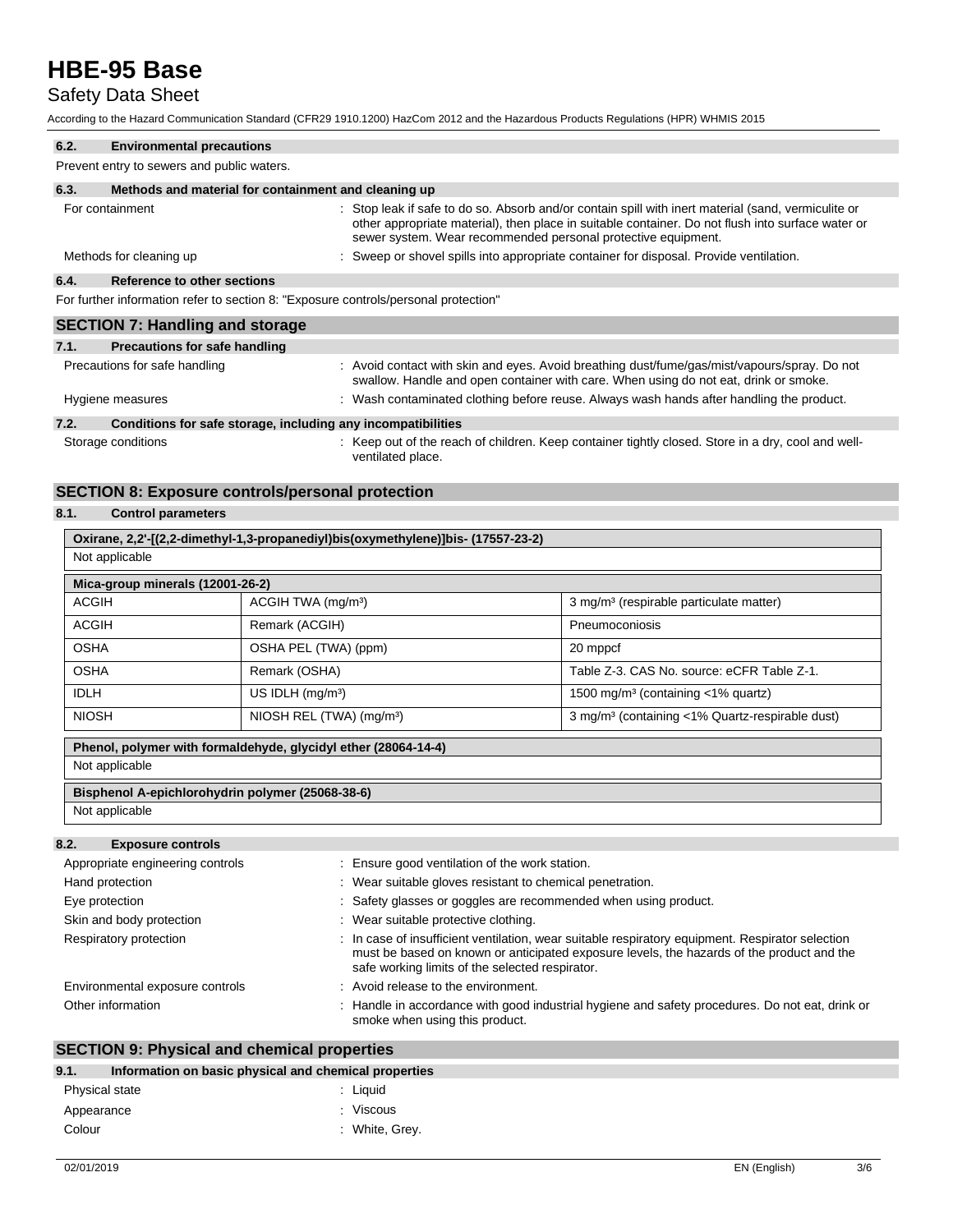# Safety Data Sheet

According to the Hazard Communication Standard (CFR29 1910.1200) HazCom 2012 and the Hazardous Products Regulations (HPR) WHMIS 2015

| Odour                                      | <b>Faint Oily</b><br>÷. |
|--------------------------------------------|-------------------------|
| Odour threshold                            | Not applicable          |
| рH                                         | Not applicable          |
| Melting point                              | Not applicable          |
| Freezing point                             | : -5 °C / 23 °F         |
| Boiling point                              | Not applicable          |
| Flash point                                | > 93.3 °C / 200 °F      |
| Relative evaporation rate (butylacetate=1) | Not applicable          |
| Flammability (solid, gas)                  | Not flammable.          |
| Vapour pressure                            | Not applicable          |
| Relative vapour density at 20 °C           | Not applicable          |
| Relative density                           | 1.49                    |
| Solubility                                 | Slightly soluble        |
| Partition coefficient n-octanol/water      | Not applicable          |
| Auto-ignition temperature                  | Not applicable          |
| Decomposition temperature                  | Not applicable          |
| Viscosity, kinematic                       | > 86000 cPs             |
| Viscosity, dynamic                         | > 128000 cPs            |
| <b>Explosive limits</b>                    | Not applicable          |
| Explosive properties                       | Not applicable          |
| Oxidising properties                       | Not applicable          |
|                                            |                         |

### **9.2. Other information**

No additional information available

|       | <b>SECTION 10: Stability and reactivity</b>                  |                                                                                                                                                          |
|-------|--------------------------------------------------------------|----------------------------------------------------------------------------------------------------------------------------------------------------------|
| 10.1. | <b>Reactivity</b>                                            |                                                                                                                                                          |
|       | No dangerous reactions known under normal conditions of use. |                                                                                                                                                          |
| 10.2. | <b>Chemical stability</b>                                    |                                                                                                                                                          |
|       | Stable under normal conditions.                              |                                                                                                                                                          |
| 10.3. | Possibility of hazardous reactions                           |                                                                                                                                                          |
|       | No dangerous reactions known under normal conditions of use. |                                                                                                                                                          |
| 10.4. | <b>Conditions to avoid</b>                                   |                                                                                                                                                          |
|       | Heat. Incompatible materials.                                |                                                                                                                                                          |
| 10.5. | Incompatible materials                                       |                                                                                                                                                          |
|       | Strong acids. Strong oxidizing agents.                       |                                                                                                                                                          |
| 10.6. | <b>Hazardous decomposition products</b>                      |                                                                                                                                                          |
|       |                                                              | May include, and are not limited to: oxides of carbon. Organic acids. Carboxylic acids. Aldehydes. alcohols. acrolein. Phosphorus oxides. Sulfur oxides. |
|       | <b>SECTION 11: Toxicological information</b>                 |                                                                                                                                                          |
| 11.1. | Information on toxicological effects                         |                                                                                                                                                          |
|       | Acute toxicity (oral)                                        | : Not applicable                                                                                                                                         |
|       | Acute toxicity (dermal)                                      | : Not applicable                                                                                                                                         |
|       | Acute toxicity (inhalation)                                  | : Not applicable                                                                                                                                         |

| Oxirane, 2,2'-[(2,2-dimethyl-1,3-propanediyl)bis(oxymethylene)]bis- (17557-23-2) |                                        |  |  |
|----------------------------------------------------------------------------------|----------------------------------------|--|--|
| LD50 oral rat                                                                    | 4500 mg/kg                             |  |  |
| Bisphenol A-epichlorohydrin polymer (25068-38-6)                                 |                                        |  |  |
| LD50 oral rat                                                                    | 11400 mg/kg                            |  |  |
| Skin corrosion/irritation                                                        | : Causes skin irritation.              |  |  |
| Serious eye damage/irritation                                                    | : Causes serious eye irritation.       |  |  |
| Respiratory or skin sensitisation                                                | : May cause an allergic skin reaction. |  |  |
| Germ cell mutagenicity                                                           | Not applicable                         |  |  |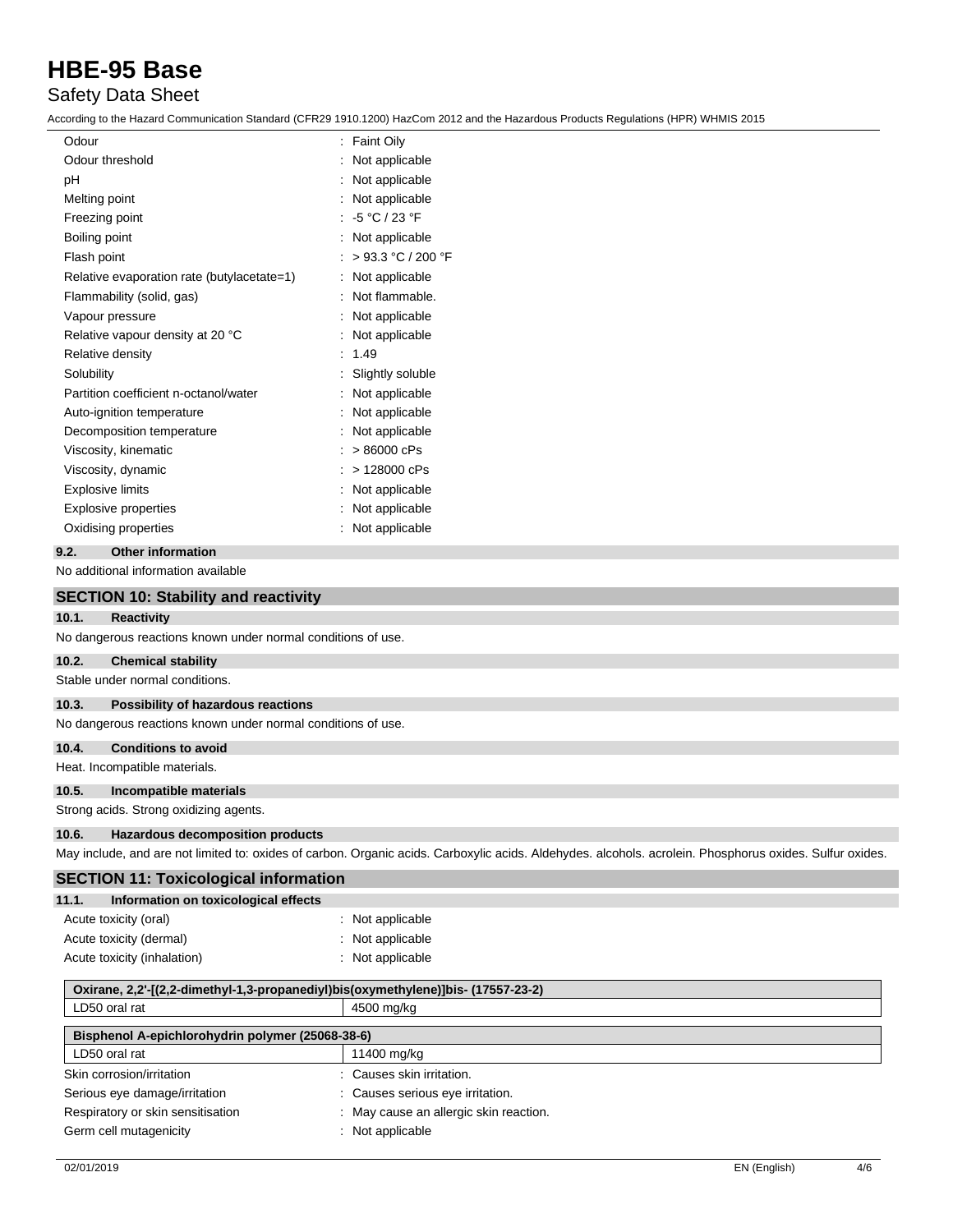## Safety Data Sheet

According to the Hazard Communication Standard (CFR29 1910.1200) HazCom 2012 and the Hazardous Products Regulations (HPR) WHMIS 2015

|                                            | ccording to the Hazard Communication Standard (CFR29 1910.1200) HazCom 2012 and the Hazardous Products Regulations (HPR) WHMIS 2015.                                 |  |
|--------------------------------------------|----------------------------------------------------------------------------------------------------------------------------------------------------------------------|--|
| Carcinogenicity                            | : Not applicable                                                                                                                                                     |  |
| Reproductive toxicity                      | : Not applicable                                                                                                                                                     |  |
| STOT-single exposure                       | Not applicable                                                                                                                                                       |  |
| STOT-repeated exposure                     | : Not applicable                                                                                                                                                     |  |
| Aspiration hazard                          | : Not applicable                                                                                                                                                     |  |
| Symptoms/effects after inhalation          | : May cause irritation to the respiratory tract.                                                                                                                     |  |
| Symptoms/effects after skin contact        | Causes skin irritation. Symptoms may include redness, drying, defatting and cracking of the<br>skin. May cause an allergic skin reaction.                            |  |
| Symptoms/effects after eye contact         | Causes serious eye irritation. Symptoms may include discomfort or pain, excess blinking and<br>tear production, with marked redness and swelling of the conjunctiva. |  |
| Symptoms/effects after ingestion           | : May be harmful if swallowed. May cause gastrointestinal irritation, nausea, vomiting and<br>diarrhea.                                                              |  |
| Other information                          | : Likely routes of exposure: ingestion, inhalation, skin and eye.                                                                                                    |  |
| <b>SECTION 12: Ecological information</b>  |                                                                                                                                                                      |  |
| <b>Toxicity</b><br>12.1.                   |                                                                                                                                                                      |  |
| Ecology - general                          | : May cause long-term adverse effects in the aquatic environment.                                                                                                    |  |
| 12.2.<br>Persistence and degradability     |                                                                                                                                                                      |  |
| HBE-95 Base                                |                                                                                                                                                                      |  |
| Persistence and degradability              | Not established.                                                                                                                                                     |  |
|                                            |                                                                                                                                                                      |  |
| 12.3.<br><b>Bioaccumulative potential</b>  |                                                                                                                                                                      |  |
| HBE-95 Base                                |                                                                                                                                                                      |  |
| Bioaccumulative potential                  | Not established.                                                                                                                                                     |  |
| 12.4.<br><b>Mobility in soil</b>           |                                                                                                                                                                      |  |
| No additional information available        |                                                                                                                                                                      |  |
|                                            |                                                                                                                                                                      |  |
| 12.5.<br>Other adverse effects             |                                                                                                                                                                      |  |
| Other information                          | : No other effects known.                                                                                                                                            |  |
| <b>SECTION 13: Disposal considerations</b> |                                                                                                                                                                      |  |
| 13.1.<br>Waste treatment methods           |                                                                                                                                                                      |  |
| Product/Packaging disposal recommendations | Dispose in a safe manner in accordance with local/national regulations.                                                                                              |  |
|                                            |                                                                                                                                                                      |  |

## **SECTION 14: Transport information**

### **14.1. UN number**

Not regulated for transport

# **14.2. UN proper shipping name** Proper Shipping Name (DOT/TDG) : Not applicable Proper Shipping Name (IMDG) : Not applicable Proper Shipping Name (IATA) : Not applicable **14.3. Transport hazard class(es) Department of Transportation (DOT) and Transportation of Dangerous Goods (TDG)**<br>Transport hazard class(es) (DOT/TDG) : Not applicable Transport hazard class(es) (DOT/TDG) **IMDG**